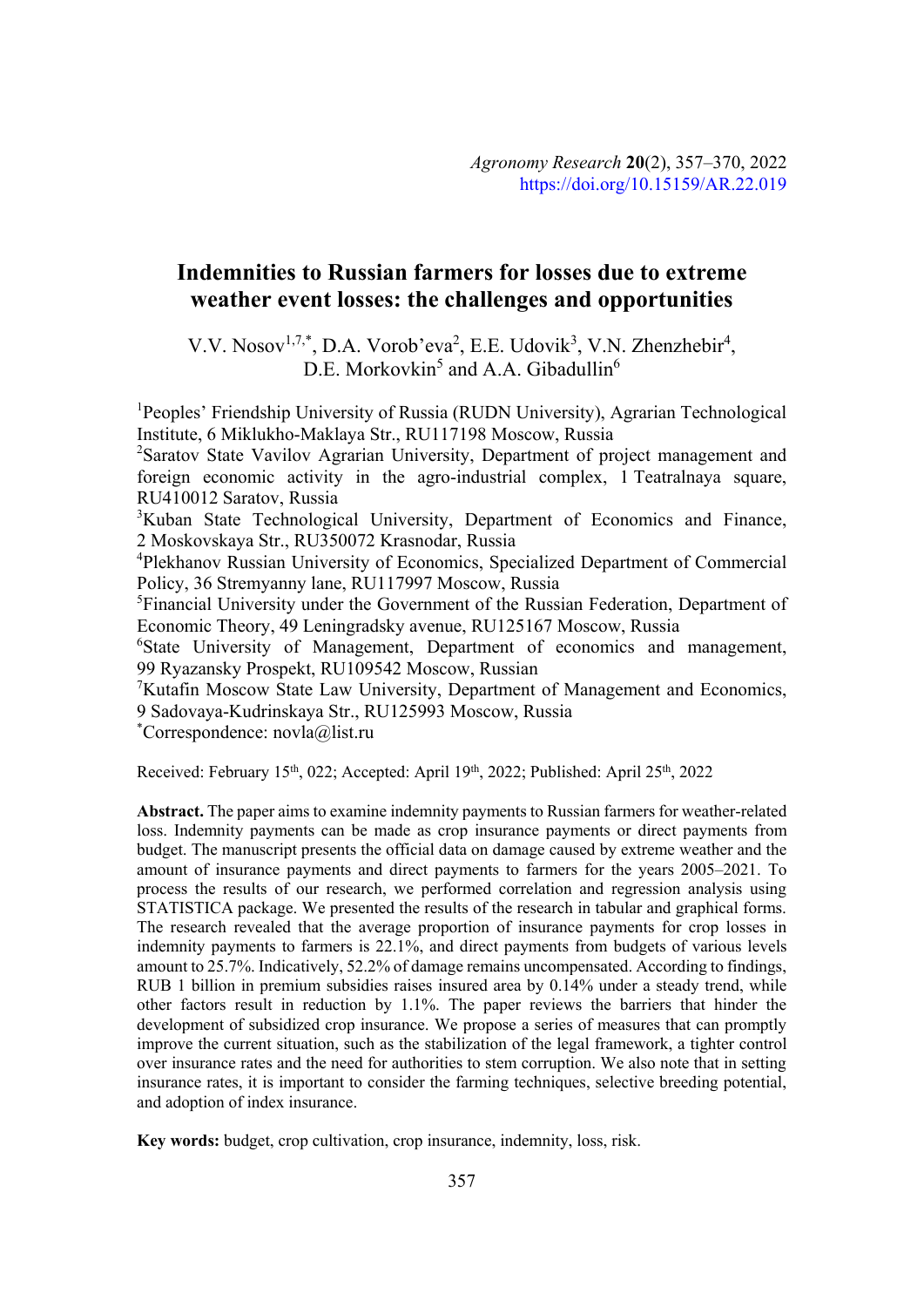#### **INTRODUCTION**

Despite all the achievements of modern science and technology, agricultural production in Russia still implies a high risk caused by climatic and biological factors that have a negative impact on yields, which reflects in the low economic performance of farms and the whole agri-food system.

According to the Hydrometeorology and Environmental Monitoring Agency, over the last century, the temperature has increased by about 0.8 °C (Hydrometeorology, 2021). The temperature increase in Russia was 1.5 times higher than the global temperature over the same period and led to a 20% decrease in precipitation. By the end of the 21<sup>st</sup> century, the global temperature may rise by an additional 1.4 to 5.8 °C (Intergovernmental Panel on Climate Change (IPCC), 2001).

Climate change has contributed to droughts, which have negative effects on agricultural production. Drought is not the only natural hazard linked to global climate change. The increase in average annual temperatures may also lead to a spread of pests and pathogens, as they would not be killed by cold temperatures. However, climate change has led to a decline in insect populations; this process is taking place all over the world (Kingsolver et al., 2011; Boggs, 2016; Kellermann & van Heerwaarden, 2019; Wagner, 2020). Many insects are pollinators of crops and perennial plants and, therefore, are critical for crop production.

A decrease in precipitation along with a  $1 \degree C$  increase in the annual average temperature creates conditions that dramatically elevate the risk and severity of fires.

On the other hand, some territories of the Russian Federation experience more rainfall, which causes freshets and floods, changes in atmospheric circulation and therefore hurricanes and storms.

Flooding affects agricultural lands, causing waterlogging that results in low yields. A lack of hydraulic structures compounds the problem - their number is just two-thirds of the required number, and the wear rate of three-quarters of these structures is over 80%.

According to Muenchener Rueckversicherungs-Gesellschaft AG, in 2021, global economic losses from natural disasters reached \$280 billion, which is \$210 billion and 33% more than that of the previous year and 67% more than in 2019 (Sims & Hübner, 2022).

In July 2021, Germany, the UK, the Netherlands, Belgium and Luxemburg saw much above average precipitation, with devastating floods affecting agricultural lands and pastures, gardens and vineyards. The flood destroyed grain storage, caused a loss of livestock and damaged the agricultural infrastructure. In Germany alone, the damage amounted to more than EUR 9.3 billion. The natural anomaly aggravated the crisis caused by the pandemic.

Climate change has already affected crop yields in some countries, and these effects are expected to continue (Mourtzinis et al., 2019).

The agricultural production practice has developed a whole range of measures that can mitigate or prevent environmental negative output impact: crop diversification, selection, technology, irrigation, etc. (Nosov, 2019). However, these instruments cannot always be used effectively to protect farmers against loss of revenue successfully.

Crop insurance has a long history (Hardaker et al., 2004) and is a crucially important source of farmers' financial protection: farmers use crop insurance payments to recover from adverse events covered by the insurance policy (Goodwin, 2001).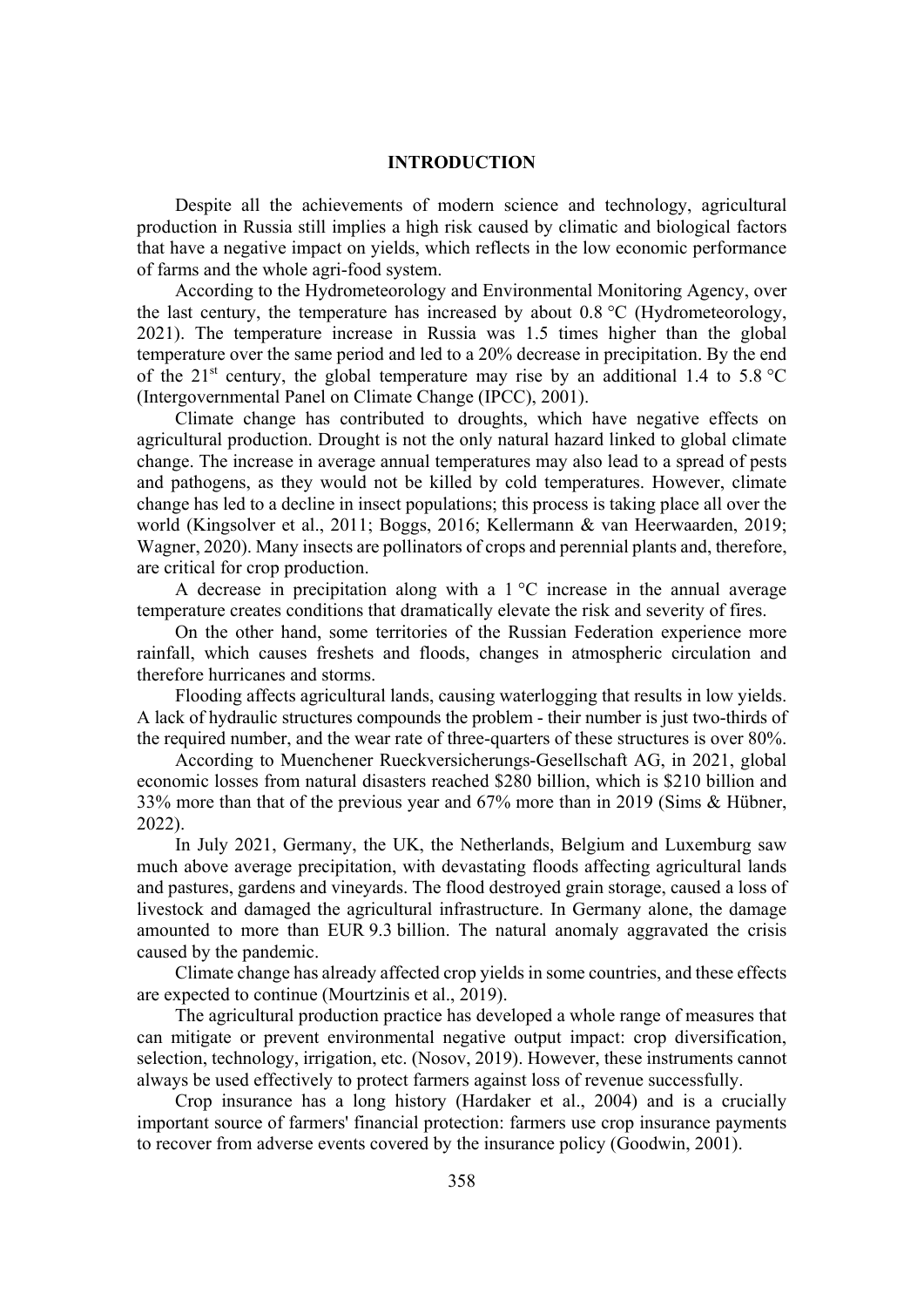In 1922, the U.S. Senate laid the foundation of the crop insurance system. In 1938, the Federal Crop Insurance Corporation (FCIC) was established within the U.S. Department of Agriculture, and the next year, the first crop insurance program was introduced (Kramer, 1983).

Many researches by Barnett (2000), Glauber (2004), Miranda & Glauber (1997) provide the information that in U.S. crop insurance with premium subsidies has been practiced since the adoption of the Federal Crop Insurance Act in 1980 (P.L. 96–365), with further amendments and completions, which resulted in the drafting of the Federal Crop Insurance Reform Act of 1994 (P.L. 103–354), and the Agricultural Risk Protection Act (ARPA) of 2000 (P.L. 106–224).

Glauber et al. (2002) state that the principal form of crop loss assistance in the United States has been provided through the Federal Crop Insurance Program.

The Agricultural Act of 2014 (P.L. 113–79) solidified insurance as the cornerstone of U.S. agricultural policy. According to Ker et al. (2016), the Congressional Budget Office (2014) estimates that this act will increase spending on agricultural insurance programs by \$5.7 billion to \$89.8 billion over the next decade. On December 20, 2018, the 2018 Farm Bill (P.L. 115–334) was signed into law, that affected the development of agricultural insurance to 2023, the Agriculture Risk Coverage (ARC) and Price Loss Coverage (PLC) programs and the Noninsured Crop Disaster Assistance Program (NAP). The average cost of the program is projected to be nearly \$8 billion per year for FY2021-FY2025 and to remain at around that level in FY2026-FY2030 (Rosch, 2021).

The Common Agricultural Policy (CAP) of the European Union describes insurance as an important risk management tool in agriculture.

The main feature of the modern agricultural insurance system is the availability of a wide range of insurance plans (Fig. 1).



Figure 1. Insurance plans<sup>1</sup>.

<sup>1</sup>Created by authors.

Actuarial practices that are used to calculate insurance rates and insurance payments are based on average crop yields, weather index and average zonal yield.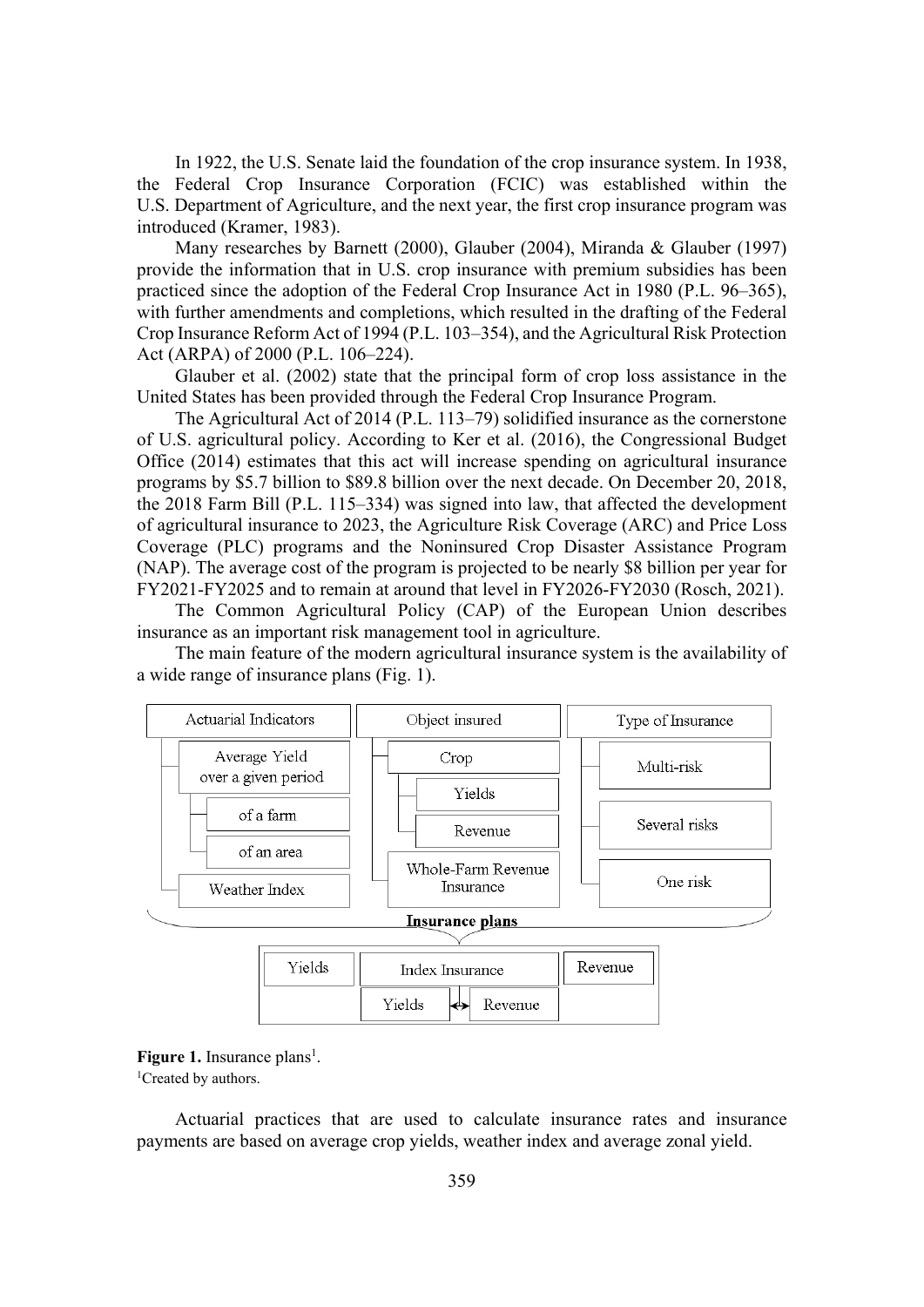A further distinction of insurance programs is the subject matter of insurance, therefore, there are yield protection, crop revenue protection, and household revenue protection policies.

There are three major types of crop insurance:

• Multi-peril crop insurance that covers crop losses caused by various natural events (drought, hail, fire, flooding);

- Several-peril crop insurance;
- $\bullet$  Single-peril crop insurance.

It is important to note that the crop insurance system differs across countries in several ways: available policies, the role of the government (subsidies), and the voluntary or compulsory basis of insurance. For instance, in some European Union countries, insurance only covers one risk of low yields (hail, frost). The most common agriculture insurance policy in Spain, Italy and France is the multi-risk damage. Unlike most European countries, in Germany, there is no developed agricultural insurance program. In Greece and Cyprus, insurance is public and mandatory. We would like to point out that without adequate government subsidies, crop insurance would not be an effective instrument of farmers' protection (Miranda & Glauber, 1997).

Premium subsidies enable agricultural producers to participate in agricultural insurance programs, reduce the financial burden of insurance policy and support farmers' income. The state-supported system of agricultural insurance enables social interconnection and stability of rural areas (Hardaker, 1999; Vávrová, 2005; Chen & Liang, 2021).

Thus, insurance is essential for the sustainable development of agriculture in the context of climate change, as it makes the agricultural sector more attractive to investors and prevents the outflow of resources in the long term. Agricultural insurance is a reaction of business to serious production risk.

According to the Agreement on Agriculture, another instrument of farmers' protection is direct payments made to agricultural producers for relief from natural disasters (Agreement on Agriculture, 1995).

In Russia, insurance payments and direct payments are made to agricultural producers in the event of extreme weather events and natural disasters. However, state supported agricultural insurance that should serve as the main farmers' protection instrument is not effective as it has many flaws. It was therefore necessary to conduct this study. This research aims to examine the practice of indemnification of Russian farmers for losses due to extreme weather events in the form of direct payments from budget or insurance payments, and to identify the key issues and propose possible solutions.

## **MATERIALS AND METHODS**

The official data on damage caused by extreme weather and the amount of insurance payments and direct payments to farmers for 2005–2021 is available on the websites of the Ministry of Agriculture of the Russian Federation and the Federal Agency for State Support of the Agro-Industrial Complex.

Since this is time series data, there is a possibility that a trend can create spurious correlation between indicators that can result in wrong statistical inference (Davidson & MacKinnon, 1993). When there is a trend, there is an autocorrelation of time series levels that can be measured using the linear correlation coefficient (1).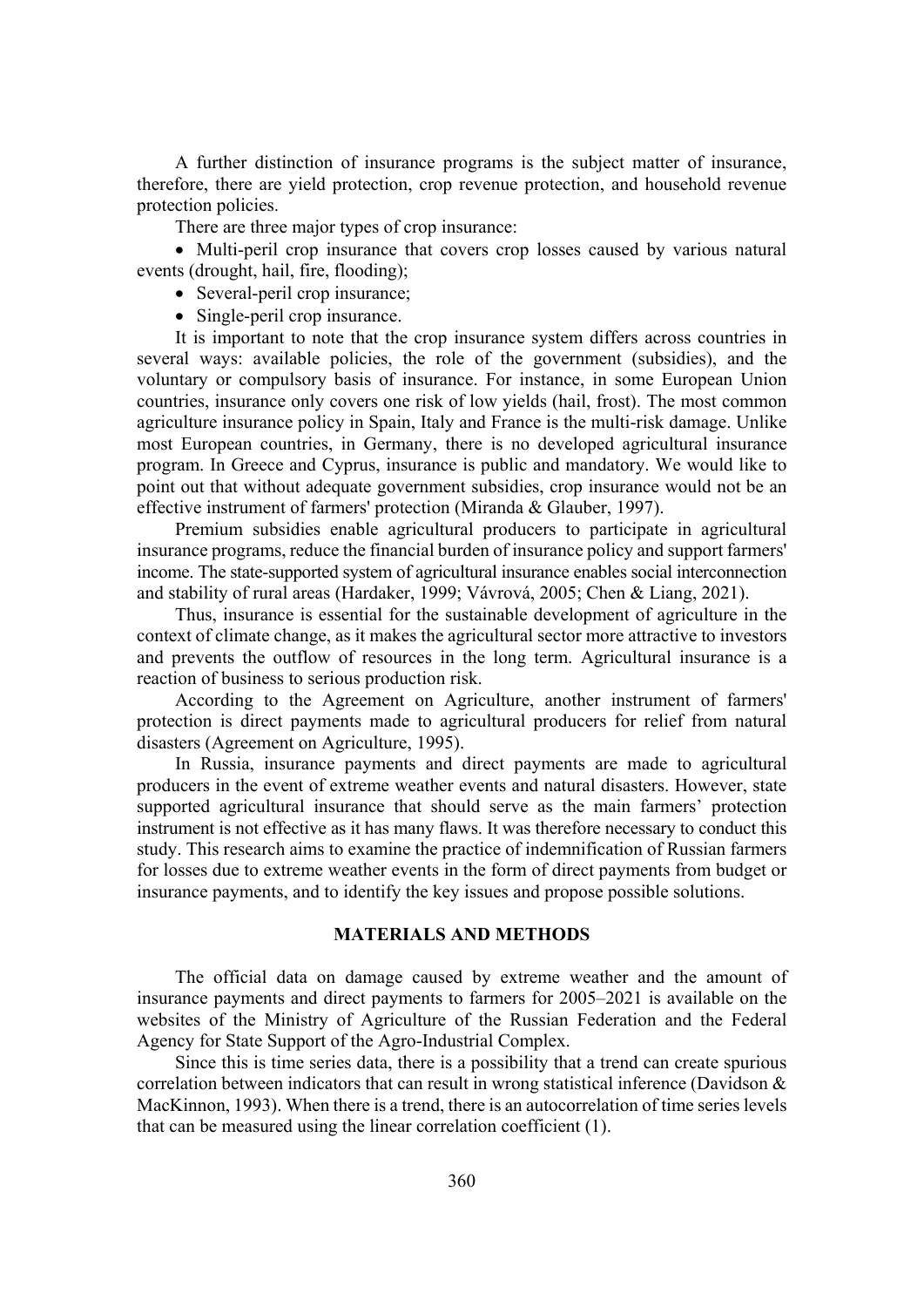$$
r_1 = \frac{\sum_{t=2}^{n} (y_t - \overline{y}_1) \cdot (y_{t-1} - \overline{y}_2)}{\sqrt{\sum_{t=2}^{n} (y_t - \overline{y}_1)^2 \cdot \sum_{t=2}^{n} (y_{t-1} - \overline{y}_2)^2}}
$$
(1)

In building the regression equation, to remove linear trend from two time series, we propose to include time as an independent variable (2).

$$
y_t = a + bx + ct + \varepsilon_t \tag{2}
$$

Autocorrelation coefficients and regression parameters were calculated using the STATISTICA package.

The results of the research are presented in tabular and graphical forms.

## **RESULTS AND DISCUSSION**

During the research period, Russian agriculture suffered a loss of about RUB 193.97 billion or \$5.71 billion caused by extreme weather. Fig. 2 presents the annual loss in agriculture from extreme weather events that amounts to RUB 11.4 billion or \$0.3 billion on average.



Figure 2. Agricultural losses from natural disasters<sup>1</sup>. <sup>1</sup>Created by authors.

As mentioned above, in Russia, farmers can either enter into an insurance contract and get loss payments or get direct payments from budgets of all levels. Fig. 3 presents the structure of indemnities paid to farmers.

In the reporting period, the proportion of loss compensation to farmers is 22.1%, and the proportion of direct payments is 25.7%. Thus, 52.2% of farmers' losses (which is about RUB 97.03 billion or \$3.0 billion in absolute terms) were never compensated. Annually, agricultural producers were losing about RUB 6.1 billion or \$0.2 billion.

In 2018, the Russian government made a change to the legislation which affected entitlement to direct payments from budgets of various levels. According to this change, only those farmers who have not bought an insurance policy against crop failure could get compensation for only 50% of documented actual damage. In 2020, only agricultural producers who purchased state-supported crop insurance for crop failure could get compensation for financial losses from shortfall. In 2021, direct payments were not provided at all.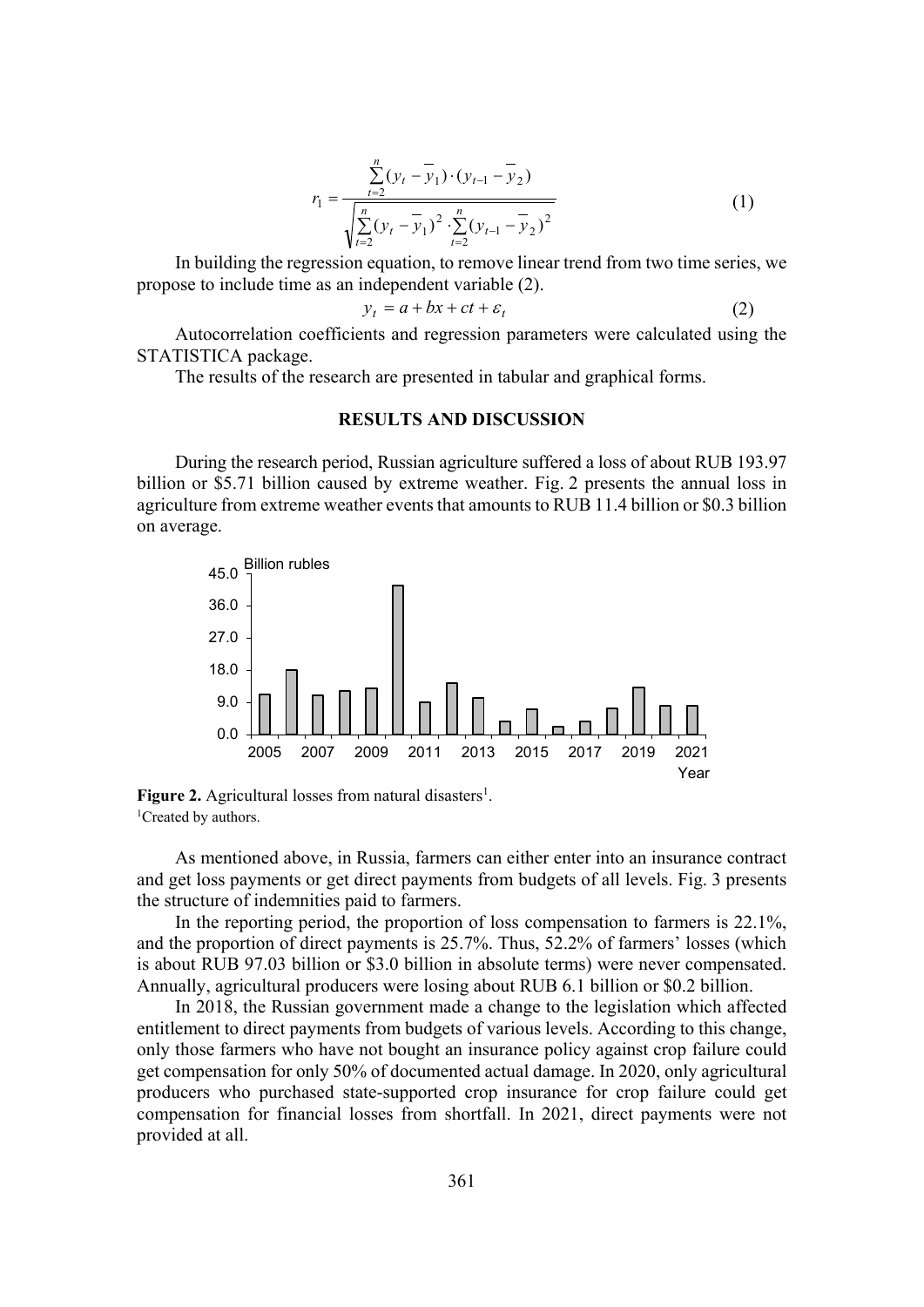



The Government expected that refusal to compensate farmers with direct payments from the federal budget with the requirement of an insurance policy to qualify for a subsidy in farming would stimulate farmers to insure plantings. Concurrently, the state would partially bear the costs of premiums. Despite adopted decrees, concepts and programs, insurance is unpopular among farmers. Therefore, the proportion of insured crop area is quite small - only 6.3% in 2021 (Fig. 4).



Figure 4. Proportion of insured crop area and subsidized crop insurance<sup>1</sup>. <sup>1</sup>Created by authors.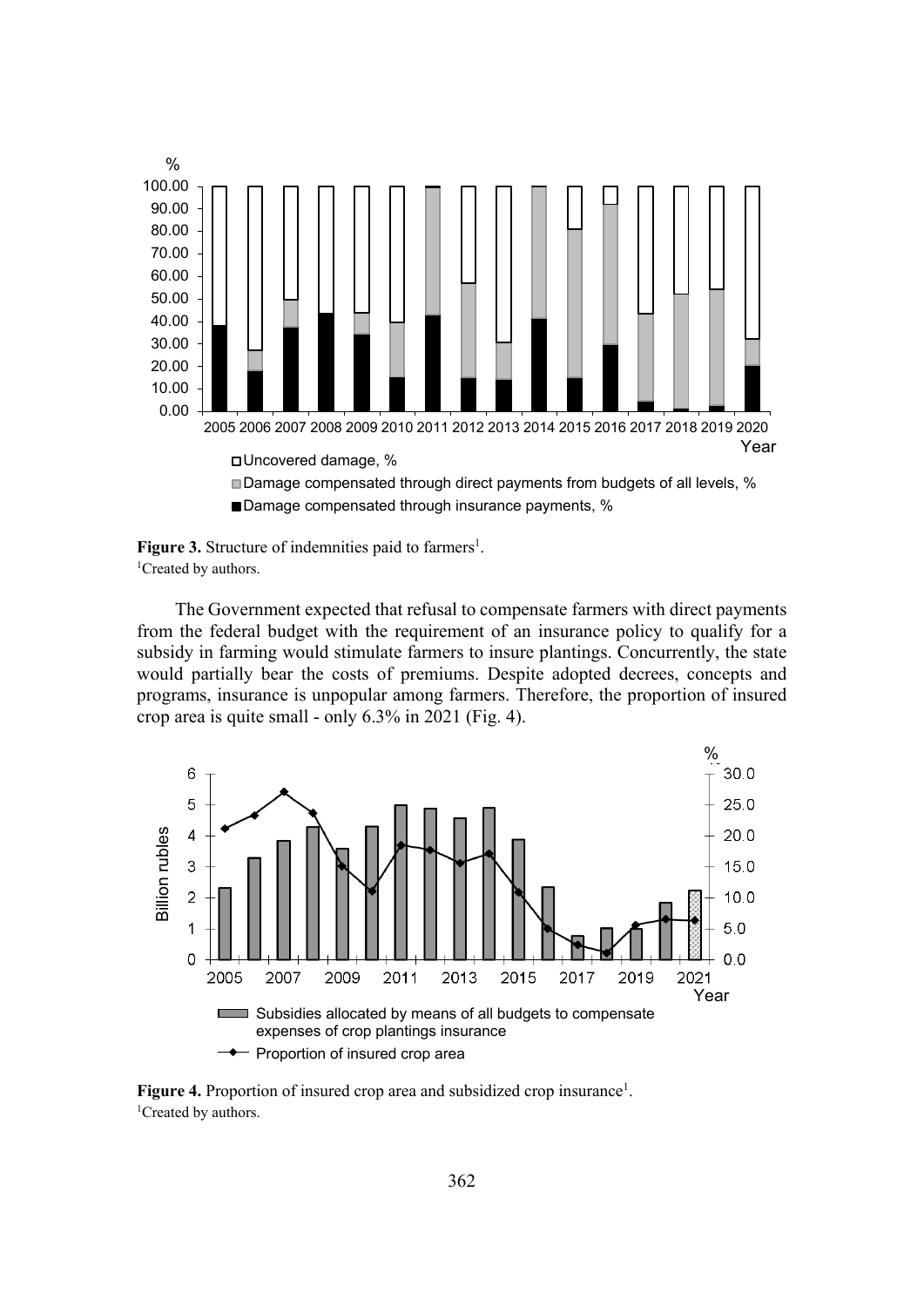In absolute terms, this proportion is estimated to be 4.9 million hectares, which is less than in the previous year.

According to the Ministry of Agriculture, National Crop Insurers Alliance and several agricultural scientists (Inshakova et al., 2018; Namirova et al., 2021), a downward trend in the proportion of insured crop area is determined by the low insurance culture of agricultural producers, the global financial crises of 2008 and 2014, the EU and US sanctions against Russia and the recession of the national economy that had a negative effect on the subsidized crop insurance.

The above statement is superficial and does not describe the issues properly. Therefore, we shall assess the effect of subsidies from budget on the amount of insured crops. According to Formula 1, coefficients of autocorrelation, between subsequent levels of time series of allocated subsidies  $x_t$  and  $x_{t-1}$ , and amount of insured crop  $y_t$ and  $y_{t-1}$ , for the period from 2005 to 2021 are  $r_x^1 = 0.831$  and  $r_y^1 = 0.809$ , respectively, which shows a close relationship between every next and previous level and, therefore, a linear trend in series. To remove the trend and spurious correlation caused by it from each time series, we introduce time as an independent variable to the regression model (Formula 2; Table 1).

| Coefficient | Standard deviation of  | t-test   | <i>p</i> -value |
|-------------|------------------------|----------|-----------------|
| value       | regression coefficient |          |                 |
| 17.66       | 3.613                  | 4.888    | 0.0002          |
| 0.14        | 0.052                  | 2.607    | 0.0207          |
| -1.1        | 0.204                  | $-5.394$ | 0.0001          |
|             |                        |          |                 |

**Table 1.** Parameters of regression equation\*

Note:  $R^2 = 0.835$ ;  $F(2.14) = 35.512$ ;  $p = 0.0000$ ;  $dw = 1.73$ ; \*Calculated by authors using the STATISTICA package.

The *b* parameter shows that allocation of subsidies of RUB 1 billion from budgets of various levels for partial compensations of premiums to agricultural producers leads to a quite insignificant 0.14% increase in the proportion of insured crop area in the existence of a steady trend. To reach the target of 11.3% set for the agriculture development program by 2025, RUB 11.65 billion or \$0.15 billion in subsidies should be provided by budgets of various levels. In view of existing conditions, the Government cannot afford the amount of funding needed.

The *c* parameter shows that the impact of all factors on the indicator except for the amount of subsidies results in a 1.1% decrease in the proportion of insured crop area.

One of the main reasons behind the current situation in agriculture is the low level of indemnity payments. The reasons for such a low level of indemnity payments were described by Nosov et al., 2014; Nosov, 2019. This includes shady schemes when insurance companies and farmers, with help from executive bodies, agree on indemnities in specific proportions of the premium if farmers insure their future harvest. Moreover, many entities of the Russian Federation do not monitor the reliability of information in insurance contracts. At the same time, negligence appears on the part of the authorized executive bodies of the constituent entities of the Russian Federation, which is manifested in the absence of acts of verification of the concluded insurance contracts between the insurer and the insured.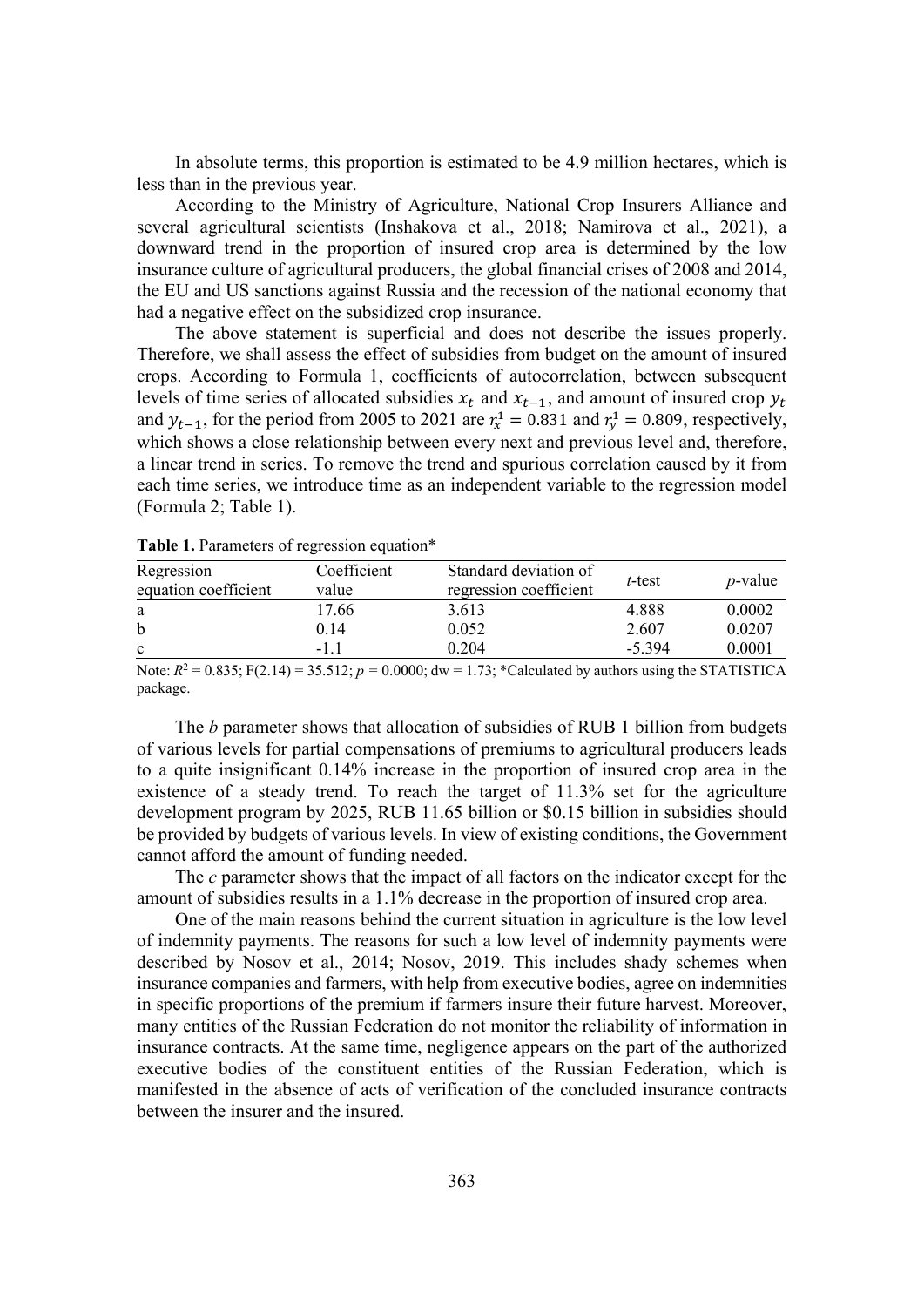As a result, we can see budget overrun, insured farming area reduction, and insurers keeping budget money.

Overstating the insurance value in insurance contracts is evidence of a corruption component of these contracts. The higher the insurance value, the greater will be the amount of insurance premiums paid by the insured, and the greater will be the budget expenditures. Naturally, insurers, insurants and local bodies will not strive for an adequate and objective assessment of the insurance value of the crop.

According to paragraph 1 of Article 951 of the Civil Code of the Russian Federation: 'if the insured amount specified in the property insurance contract or entrepreneurial risk exceeds the insured value, the contract is insignificant in that portion of the insured amount that exceeds the insured value. The excess insurance premium paid in this case is not returnable'.

That is, if the insurance value is inflated, and insurance premiums are determined, according to this value, they will also be overstated, and the budget will incur unnecessary expenses. In this case, the insurance company will not pay the amount claimed in the contract, and insurance compensation, in any case, will be paid, starting from the market value of the property, moreover, overpaid insurance premiums will not be returned.

Embezzlement of funds allocated to subsidize the insurance on an especially large scale took place in Moscow, Saratov, Bryansk, Nizhny Novgorod regions, in the Republic of Bashkortostan. This list can be continued further. It is important to note that these subjects of the Russian Federation make up a part of the second cluster. The participants of criminal groups accused of crimes under part 4 of Article 174.1, part 4 of Article 159, part 4 of Article 158, parts 1, 2, 3 of Article 210 of the Criminal Code of the Russian Federation, issued documents on behalf of agricultural producers and provided them to the executive authorities in order to create fictitious grounds for the subsequent transfer of subsidies, and also concluded fictitious crop insurance contracts.

At the same time, those farmers who do not participate in shade schemes face rejection from insurance companies to pay indemnities. In such case, insurance companies are taking advantage of economic, financial and legal incompetency of farmers in performance of contract. Another reason for rejection of indemnities appeared on January  $1<sup>st</sup>$ , 2012, after the enactment of Law No. 260: excess and deductibles provided as clauses in an insurance policy. This reason accounted for 33% of rejections. The higher the deductible franchise is, the lower the insurance rate is. Those agricultural producers who choose low insurance rates when concluding the insurance policy, can sometimes not obtain insurance compensation as it will be equal to zero, even in case of reduction in yields by 50% given certain conditions of insurance.

According to data presented in Table 2, the state directed a large amount of subsidies to insurance premiums instead of direct payments. However, direct payments proved to be much more efficient than insurance payments.

In the 2012–2017 period, the sum of insurance premiums amounted to RUB 48.5 billion, including RUB 21.3 billion paid from public funds. The sum of indemnities was RUB 7.1 billion.

RUB 17.7 billion were allocated from the federal budget for direct disaster relief payments, 20% less than that for insurance subsidies, while farmers got 2.5 times the sum of indemnities. Over the 2018–2020 period, the sum of insurance premiums amounted to RUB 7.6 billion, including RUB 3.8 billion paid from public funds. The sum of indemnities was RUB 2.1 billion. This time, the allocation for direct disaster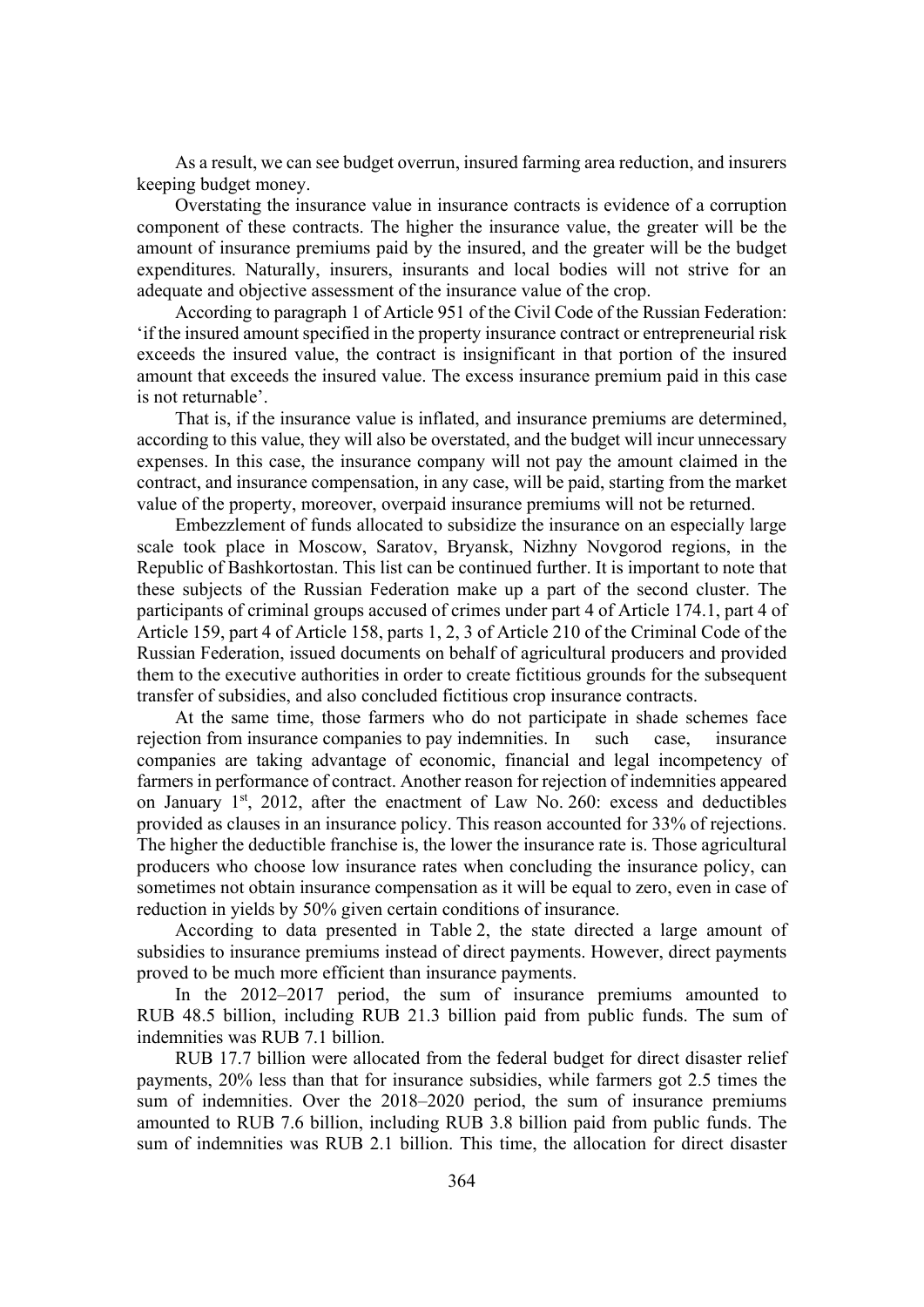relief payments was 3 times the amount of insurance subsidies, and farmers got 5.4 times the sum of indemnities.

| Indicator                                                   | 2012-2017    | 2018-2020  |
|-------------------------------------------------------------|--------------|------------|
| Sum of insurance premiums, RUB billion (USD billion)        | 48.5 $(1.2)$ | 7.6(0.11)  |
| incl. from public funds (USD billion)                       | 21.3(0.52)   | 3.8(0.055) |
| Sum of indemnities, RUB billion (USD billion)               | 7.1(0.18)    | 2.1(0.03)  |
| Direct reimbursement, RUB billion (USD billion)             | 17.7(0.44)   | 11.4(0.17) |
| Indemnity to premium ratio, %                               | 14.5         | 27.6       |
| Direct reimbursement to insurance premium compensation paid | 0.8          | 3.0        |
| from public funds ratio, times                              |              |            |
| Direct reimbursement to the sum of indemnities ratio, times | 2.5          | 5.4        |
|                                                             |              |            |

**Table 2.** Parameters of regression equation\*

\*Calculated by authors.

The Ministry of Agriculture has proven to be incompetent in introducing regulations on agriculture. In 2007, a State Program for Development of Agriculture and Regulation of the Agricultural Commodity Markets in 2008–2013 was established, which determined that federal funding would be available only if not less than 10% of premium expenses will be allocated from provincial budget. Later on, a Decree No. 1091 of December 31st, 2008 was issued on limitations on taking out insurance policies, that were further invalidated by the decision of the Russian Supreme Court No. GKPI 09-819 of September  $1<sup>st</sup>$ , 2009. At the same time, the Ministry of Agriculture was distributing subsidies among the subjects of the Russian Federation in accordance with the abovementioned Decree: proportionally to the sum of paid premiums and within the limits of budgetary commitments and funding for these needs. Thus, the state suggests that farmers shall pay a 100% premium and reserves the right to reduce its involvement in compensation, which is exactly what had happened.

In 2010, the government raised insurance premiums by 30% to 10%, which was not actuarially sound.

In 2012, the above-mentioned Law No. 260 was enacted, which, according to the Government and agricultural scientists, was supposed to modernize the system of agricultural insurance with state support. Nowadays, we can observe the changes this modernization has led to.

Secondary legislation regarding crop insurance changes every year. Most changes are lobbied by the National Crop Insurers Alliance but never registered. Meanwhile, every year the Ministry of Agriculture develops a crop insurance plan for the year with a three-month delay, which results in subjects and farmers not being able to plan their expenses for insurance and not contributing to an increase in insured area.

In 2017, budget expenditures on crop insurance were included in the unified subsidy and were supposed to be RUB 2 billion or \$0.03 billion. In fact, only RUB 0.7 billion or \$1 million were allocated.

This situation can be explained by regional government bodies in agriculture having the right to decide on the allocation of subsidies between the farmers and to redistribute them to areas of support inside the subsidy using the priority coefficients. The priority of crop insurance in most subjects equaled to zero because of the failure of the protection mechanism. Before, regional government bodies did not have such rights.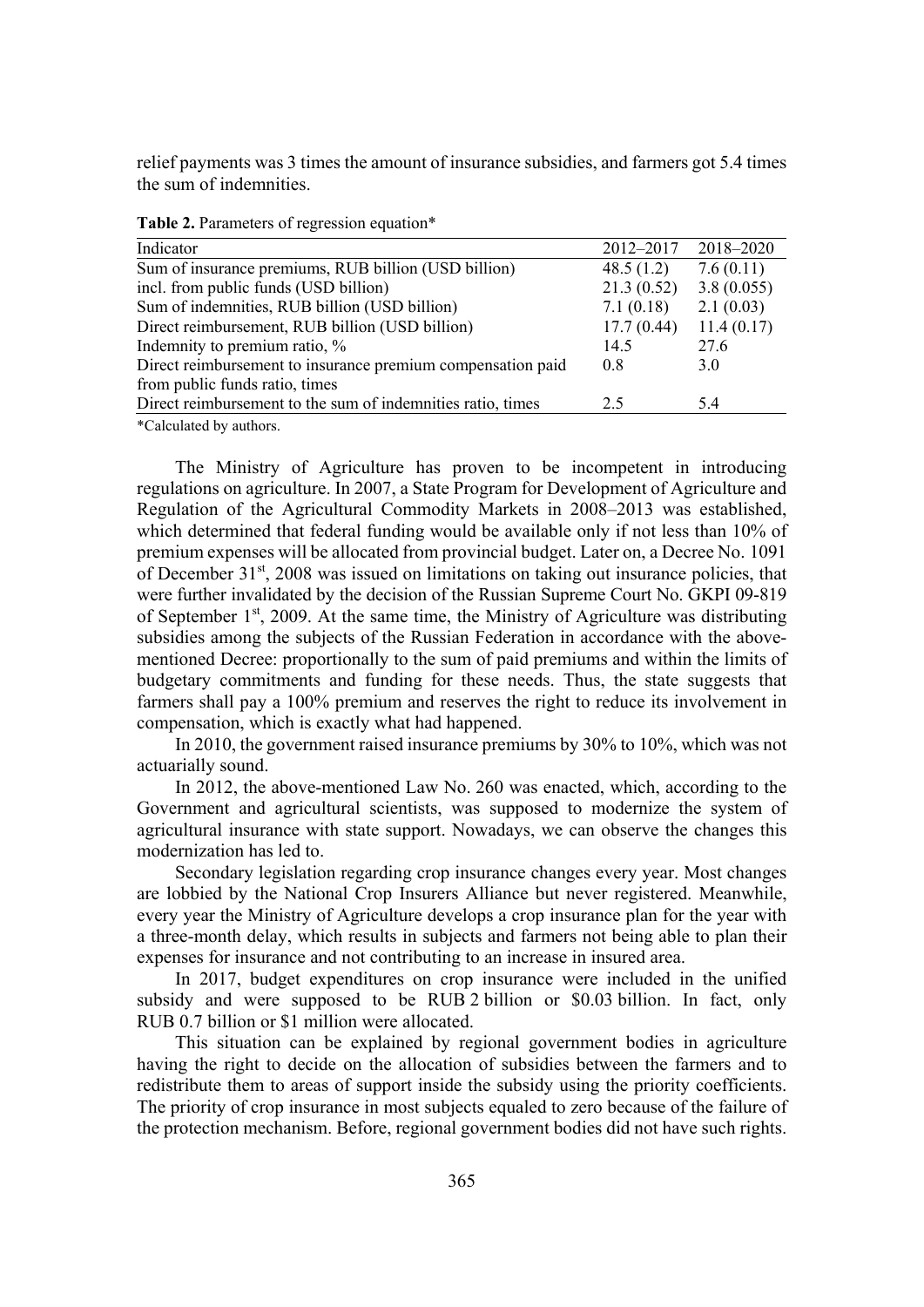The Ministry of Agriculture admitted the problem with integrating subsidies for insurance premiums into the unified subsidy. From 2020, support to agricultural producers was reformed; the unified subsidy was replaced with individual subsidies targeted at insurance premiums.

Besides, 1<sup>st</sup> March 2019, Federal Act No 563 On the amendments to Federal Act No 260 came into force and eliminated loss of crops and perennial crops thresholds, i.e. non-deductible franchise alongside with obligatory deductible franchise, which could not be less than 10% and more that 50% of the insurance coverage.

In 2021, the National Crop Insurers Alliance lobbied for more changes to Federal Act No. 260. According to the Ministry of Agriculture, these changes should stimulate farmers, especially smallholders, to purchase crop insurance. Since July 1, 2021, a subsidy of 80% of insurance premium is available to farmers. It will be available to smallholders for 2 years, and as of July 1, 2023, it will be reduced to 70%, from July 1, 2024 - to 60%, from July 1, 2025 - to 50%. For other farmers, the subsidy will be reduced every year: from July 1, 2022 - to 70%, from July 1, 2023 - to 60%, from July 1, 2024, 50%.

Moreover, farmers can choose one or several risks when taking out an insurance policy and get a lower insurance rate. Insured events include natural disasters that have led to the declaration of a state of emergency by federal or regional government.

Nevertheless, according to the Ministry of Agriculture and National Crop Insurers Alliance, the occurred changes have not resulted in a sharp increase of insured acreage. According to the preliminary data, in 2021, the insured area was 4.9 million hectares, which is even less than in the previous year (Fig. 4). The above changes came into effect on July  $1<sup>st</sup>$ , 2021. However, farmers insured winter crops planted on 29 million hectares, or 38% of the area of Russia.

According to Goodwin & Smith (1995), Just, Calvin & Quiggin (1999), Makki & Somwaru (2001), Russo et al. (2022), taking out an insurance policy is related to natural risks on farmer's territory and measures of risk aversion (Puelz & Snow, 1994). We agree with Miranda (1991), that farmers will buy insurance only if expected indemnities exceed premiums paid. This is exactly what we do not see in Russia now.

These statements correspond with two problems of crop insurance: use of innovative technologies in crop production and use of new varieties cultivated for a specific territory. Innovative technologies and new varieties of crops significantly reduce the risk of major crop loss compared to traditional farming methods (Arshadi et al., 2018, Horváth et al., 2021). According to current regulations, insurance rates are the same for conventional and innovative technologies. This issue was extensively described by Woodard et al. (2021), the authors claimed existing rules disincentivize the adoption of skip-row patterns of crop planting in the Central Great Plains. We agree that poorly thought out crop insurance system can cause elimination of any progressive crop growing technique and a need for new insurance solutions.

According to Zhichkin et al. (2021), volume 1 of the State Register of Selection Achievements Authorized for Use for Production Purposes contains constraints to adoption of new improved varieties. In the paper, the authors describe the development of a new information system of crop varieties adaptive to a specific territory. Such an approach allows a reduction of insurance coefficients for a single variety and a reduction in insurance policy costs for farmers growing these varieties.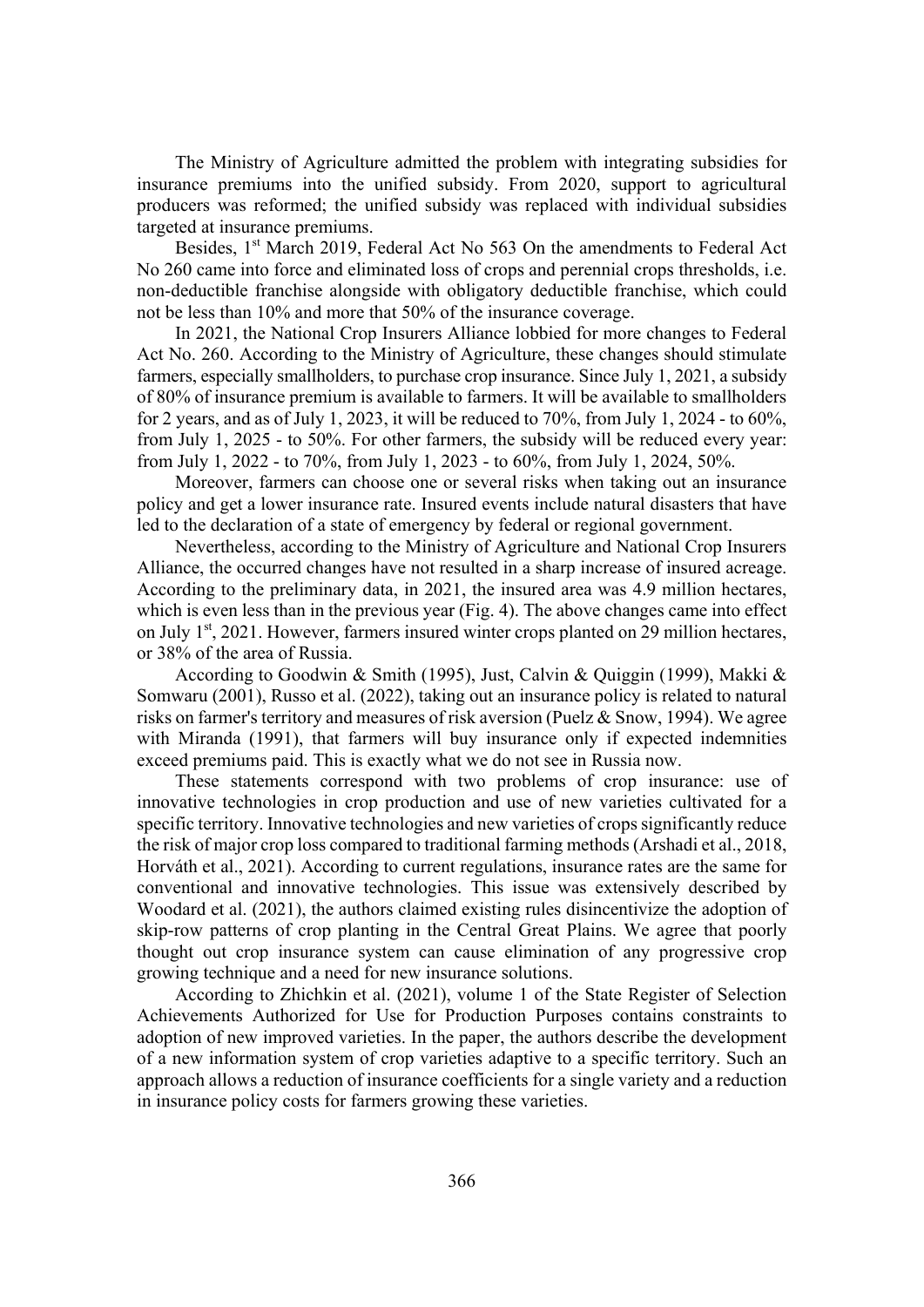As stated by the Ministry of Agriculture and the National Crop Insurers Alliance, one of the solutions to the problems with crop insurance, with state support, is index insurance. However, it does not go any further than words because of the transparency of approach, which makes money embezzlement difficult for bureaucrats.

The essence of index insurance is that payouts are based on a predetermined index and not on actual losses incurred. This approach was extensively described by Carter et al. (2016), Clarke (2016), Jensen & Barrett (2017), Goodwin et al. (2000). Note that different types of index-based insurance are a good alternative to traditional multi-risk insurance and have considerable advantages:

- no moral hazard and adverse selection;
- standardized and transparent structure;
- $\bullet$  low administrative expenses, availability, etc.

Just as with every insurance product, index insurance has its weaknesses. One of the most commonly cited impediments to this uptake is basis risk that arises when the index measurements that reflect changes in the yield curve do not match farmer's actual loss. This can result in a loss of the indemnity payment because the yield exceeds the index. Sometimes index-based insurance provides with indemnities, farmers that did not experience any loss. Therefore, index insurance in agricultural insurance with state support should be supervised and developed to meet the needs of farmers and encourage the adoption of crop insurance in Russia.

#### **CONCLUSIONS**

Up to 2021, compensation for damage caused by extreme weather was paid to farmers as insurance payments and direct payments. The proportion of insurance payments to farmers is 22.1%, the proportion of direct payments is 25.7%. Thus, 52.2% of farmers' losses were never compensated. Annually, agricultural producers were losing about RUB 6.1 billion or \$0.2 billion. Since 2021, direct payments were cancelled, which, from our point of view, strained the financial situation of farmers and made crop insurance the only source of farmers' financial protection from extreme weather events. The proportion of insured crop area remains quite small – only 6.3% in 2021. Allocation of RUB 1 billion in premium subsidies from budgets of various levels raises insured area by 0.14% under a steady trend. Other factors result in reduction by 1.1%. The main reasons behind the current situation in agriculture are:

- low level of indemnity payments;
- corruption and incompetency of those responsible for crop insurance;

• equal insurance coverage for conventionally grown crops and crops grown using innovative technologies;

• limitations associated with the ability to insure only specific crop varieties recommended for cultivation on the territory under volume 1 of the State Register of Selection Achievements Authorized for Use for Production Purposes;

- $\bullet$  availability of only multi-risk insurance plans;
- actuarially unfair insurance rates offered by plans.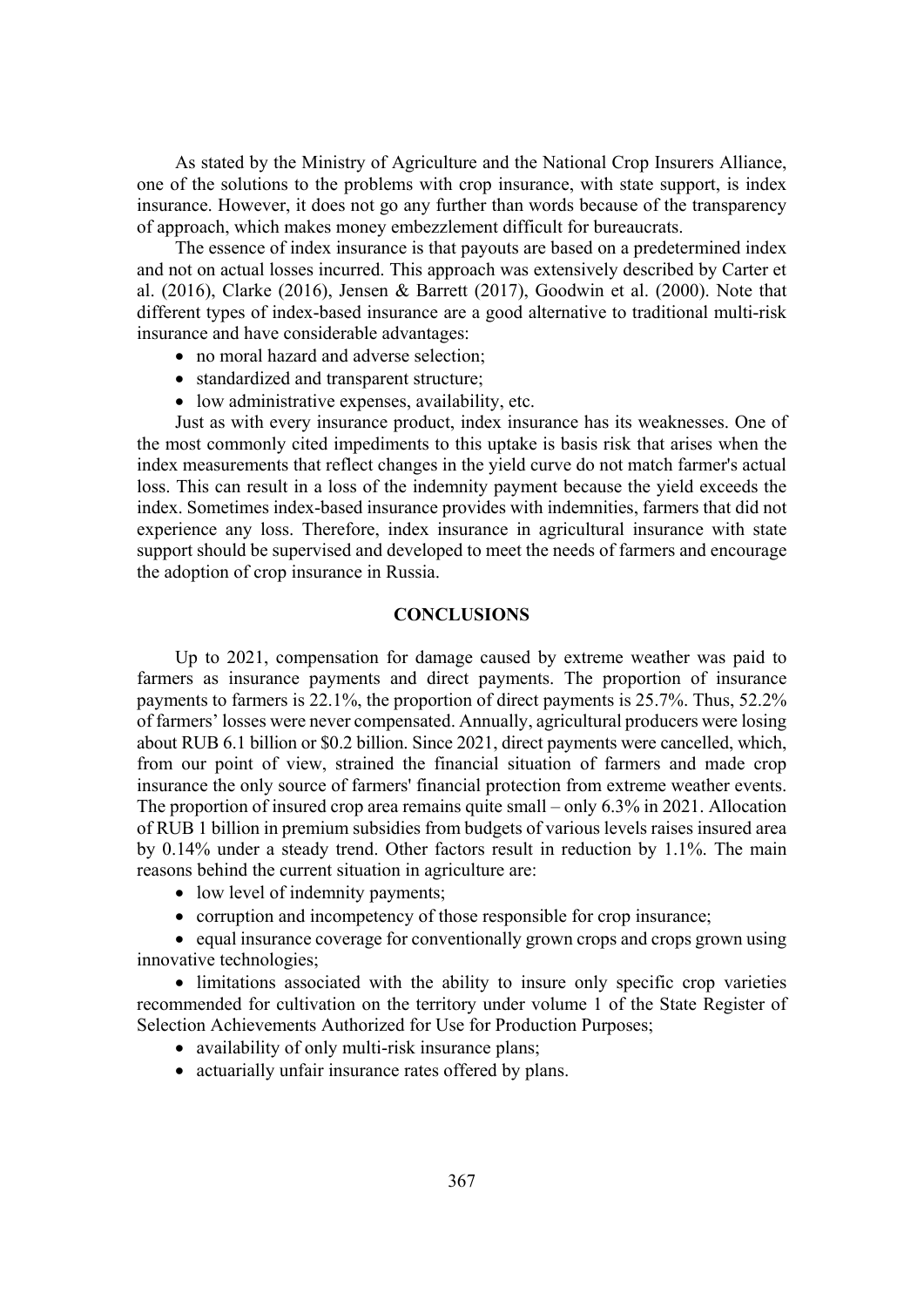To reach the target of 11.3% set for the agriculture development program by 2025, RUB 11.65 billion or \$0.15 billion in subsidies should be provided by budgets of various levels. In view of existing conditions, the Government cannot afford that. To improve the current situation with crop insurance with state support as the only source of farmers' financial protection from extreme weather events and reach the target of insured area, we propose the following set of measures:

• to stop annual changes to secondary legislation and methodology of crop insurance;

 $\bullet$  to monitor decisions taken by the Ministry of Agriculture;

• to tighten control over actions of officials responsible for verification of information in state insurance policies in the subjects of the Russian 464 Federation;

 $\bullet$  if any overestimation of insured value of yield has been identified, it is important to solve an issue of insurance companies refunding budget funds in case of their excessive transferring to the notified bodies of the constituent entities of the Russian Federation;

• agricultural insurance with state support (given expenses for management of insurance) should be used by insurers only for paying insurance benefits to agricultural producers in subsequent years, if there are not enough payments in the current year;

 $\bullet$  to set actuarially sound rates and make their calculation available on the website of the Federal Agency for State Support of the Agro-Industrial Complex for social control;

 $\bullet$  to consider cultivation techniques and selective breeding potential of crops when taking out an insurance policy;

• adoption of index insurance.

Only this way, agricultural producers may show some interest in concluding agricultural insurance policies.

FUNDING. This paper has been supported by the RUDN University Strategic Academic Leadership Program.

### **REFERENCES**

- A report on climate features on the territory of the Russian Federation in 2020. Moscow, 2021. P. 6. https://www.meteorf.ru/upload/pdf\_download/doklad\_klimat2020.pdf
- Agreement on Agriculture. Annex 2: Domestic Support The Basis for Exemption from The Reduction Commitments. *https://www.wto.org/english/docs e/legal e/14*ag 02 e.htm#annII. Accessed 08.04.2022.
- Arshadi, A., Karami, E., Sartip, A., Zare, M. & Rezabakhsh, P. 2018. Genotypes performance in relation to drought tolerance in barley using multi-environment trials. *Agronomy Research* **16**(1), 5–21. doi:10.15159/AR.18.004

Barnett, B. 2000. The U.S. Federal Crop Insurance Program. *Canadian Journal of Agricultural Economics* 48(4), 539–551.

Boggs, C.L. 2016. The fingerprints of global climate change on insect populations. *Current <u>Opinion in Insect Science 17, 69–73.</u>* 

Carter, M.R., Cheng, L. & Sarris, A. 2016. Where and how index insurance can boost the adoption of improved agricultural technologies. *Journal of Development Economics* 118, 59–71. doi:10.1016/j.jdeveco.2015.08.008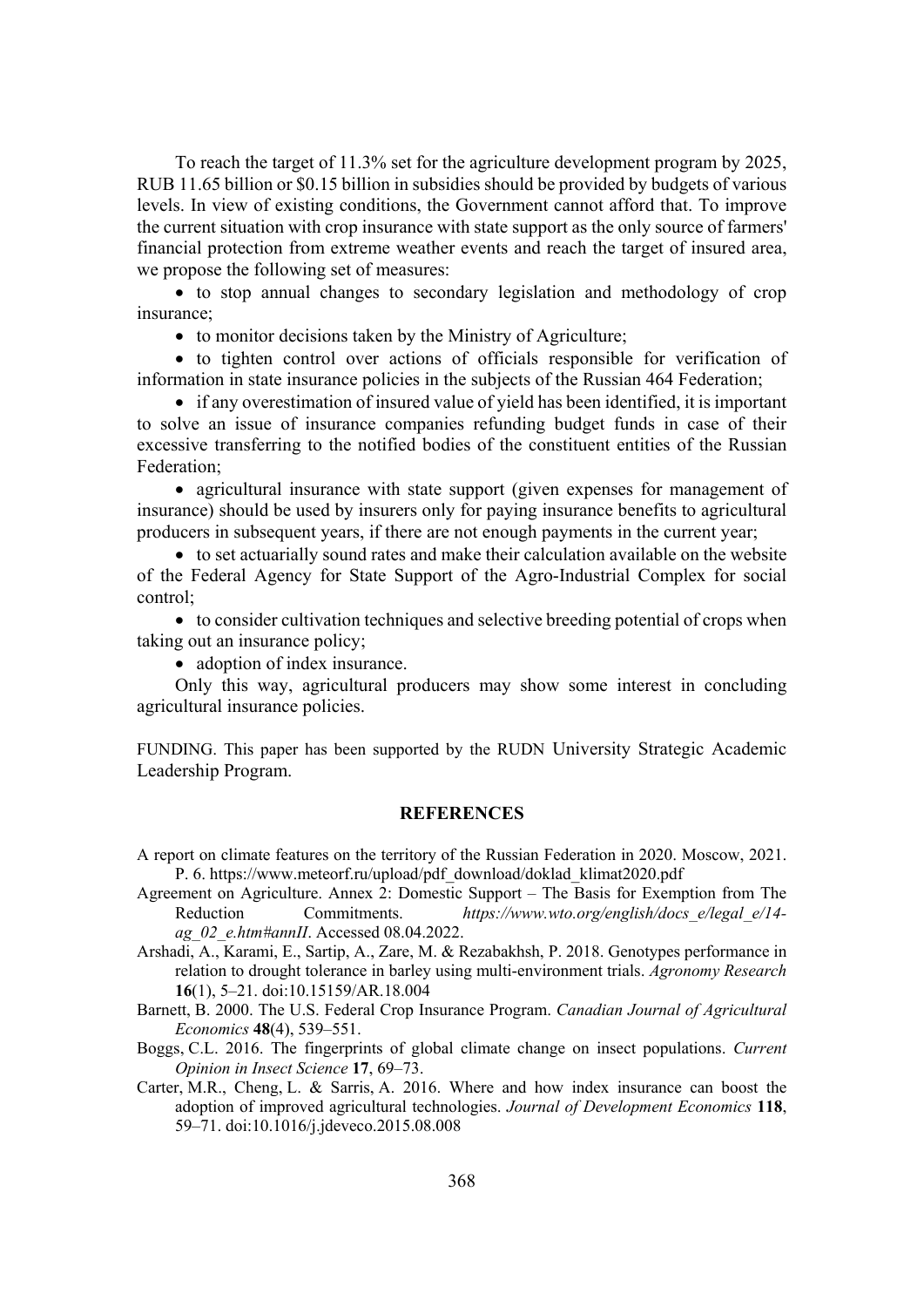- Chen, Z. & Liang, H. 2021. Effectiveness improvement of financial poverty alleviation in zhanjiang. *ACM International Conference Proceeding Series*, 649–651. doi:10.1145/3452446.3452604
- Clarke, D.J. 2016. A theory of rational demand for index insurance. *American Economic Journal Microeconomics* 8(1), 283–306. doi:10.1257/mic.20140103
- Davidson, R. & MacKinnon, J. 1993. *Estimation and Inference in Econometrics*. Oxford University Press, New-York, 896 pp.
- Federal Agency for State Support of the Agro-Industrial Complex. State of the agricultural insurance market*.* Available at http://www.fagps.ru/docs1/ (in Russian).
- Glauber, J. 2004. Crop Insurance Reconsidered. *American Journal of Agricultural Economics* **86**(5), 1179–1195.
- Glauber, J., Collins, K. & Barry, P. 2002. Crop Insurance, Disaster Assistance, and the Role of the Federal Government in Providing Catastrophic Risk Protection. *Agricultural Finance Review* **62**(2), 81–102.
- Goodwin, B. 2001. Problems with Market Insurance in Agriculture. *American Journal of Agricultural Economics* 83(3), 643–649.
- Goodwin, B.K. & Smith, V.H. 1995. *The Economics of Crop Insurance and Disaster Aid.* American Enterprise Institute Press, Washington, D.C., 64 pp.
- Goodwin, B.K., Roberts, M.C. & Coble, K.H. 2000. Measurement of price risk in revenue insurance: Implications of distributional assumptions. *Journal of Agricultural and Resource Economics* 25, 195–214.
- Hardaker, J. 1999. Income insurance in European agriculture. *EC Reports and studies* 1, 95.
- Hardaker, J., Huirne, R. & Anderson, J. 2004. *Coping with Risk in Agriculture. (2nd edition)*. Wallingford: CABI Publishing, 345 pp.
- Horváth, É., Gombos, B. & Széles, A. 2021. Evaluation phenology, yield and quality of maize genotypes in drought stress and non-stress environments. *Agronomy Research* **19**(2), 408–422. doi:10.15159/AR.21.073
- Inshakova, A.O., Uskova, M.S., Dolinskaya, V.V. & Frolova, E.E. 2018. Dynamics of the legislative development of public-private partnership in the sphere of agricultural insurance in Russia and the US. *Espacios* 39(28).
- Intergovernmental Panel on Climate Change (IPCC). 2001. *Climate Change 2001: Impacts*, *Adaptation, and Vulnerability; Contribution of Working Group II to the Third Assessment Report of the Intergovernmental Panel on Climate Change. Cambridge University Press:* Cambridge, UK, 1042 pp.
- Jensen, N. & Barrett, C. 2017. Agricultural index insurance for development. *Applied Economic Perspectives and Policy* 39(2), 199–219. doi:10.1093/aepp/ppw022
- Just, R.E., Calvin, L. & Quiggin, J. 1999. Adverse Selection in Crop Insurance: Actuarial and Asymmetric Information Incentives. *American Journal of Agricultural Economics* 81, 834–849.
- Kellermann, V. & van Heerwaarden, B. 2019. Terrestrial insects and climate change: Adaptive responses in key traits. *Physiological Entomology* 44, 99–115.
- Ker, A., Tolhurst, T. & Liu, Y. 2016. Bayesian estimation of possibly similar yield densities: implications for rating crop insurance contracts. *American Journal of Agricultural Economics* 98(2), 360–382.
- Kingsolver, J., Woods, H., Buckley, L, Potter, K, Maclean, H. & Higgins, J. 2011. Complex life cycles and the responses of insects to climate change. *Integrative and Comparative Biology* **51**, 719–732.
- Kramer, R.A. 1983. Federal Crop Insurance: 1938–82. *Agricultural History* 57, 181–200.